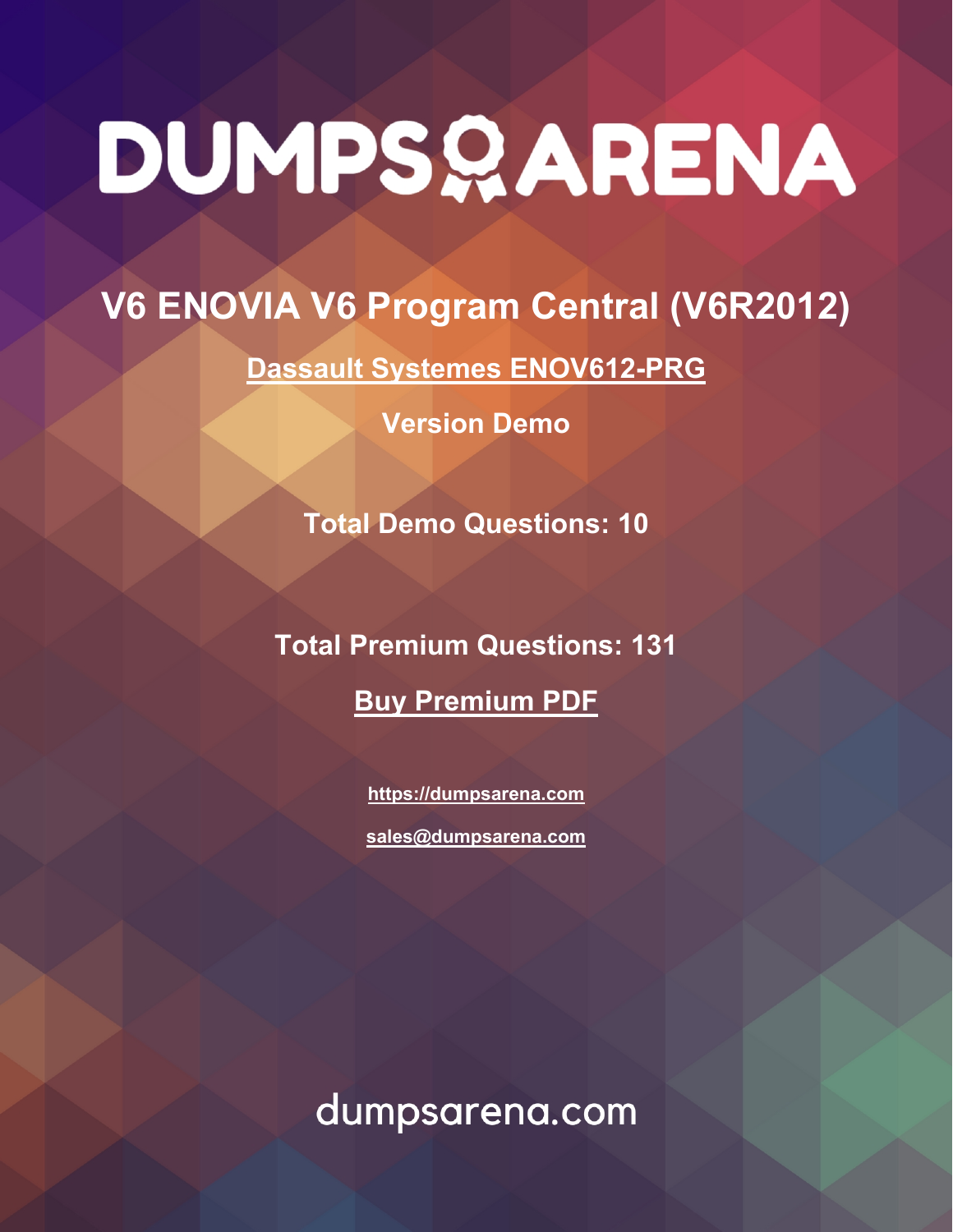

# **QUESTION NO: 1**

What does the Inherit Access radio button do?

| 128.192.000                                                 |                           |   |
|-------------------------------------------------------------|---------------------------|---|
| Market in red Hallon are required                           |                           |   |
| Typie<br><b>Their steppens of</b>                           |                           |   |
| Rame<br>Dear Date:                                          |                           |   |
| Pulicy<br>Welkelake Vaults 36                               |                           |   |
| Description.<br>It contains all the dis-<br><b>Ursuleit</b> | a folders inclaimd to the | n |
| O                                                           |                           |   |
|                                                             |                           |   |
| <b>Default User Access</b><br><b>Read</b><br>۰              |                           |   |

**A.** If set to Yes, access to individual folders must be specifically granted at the

# folder level

**B.** If set to No, folder access propagates from parent folder

- **C.** If set to Yes, anyone with access to the parent folder will have the same access to the sub-folders
- **D.** If set to No, there is no access to sub-folders

# **ANSWER: C**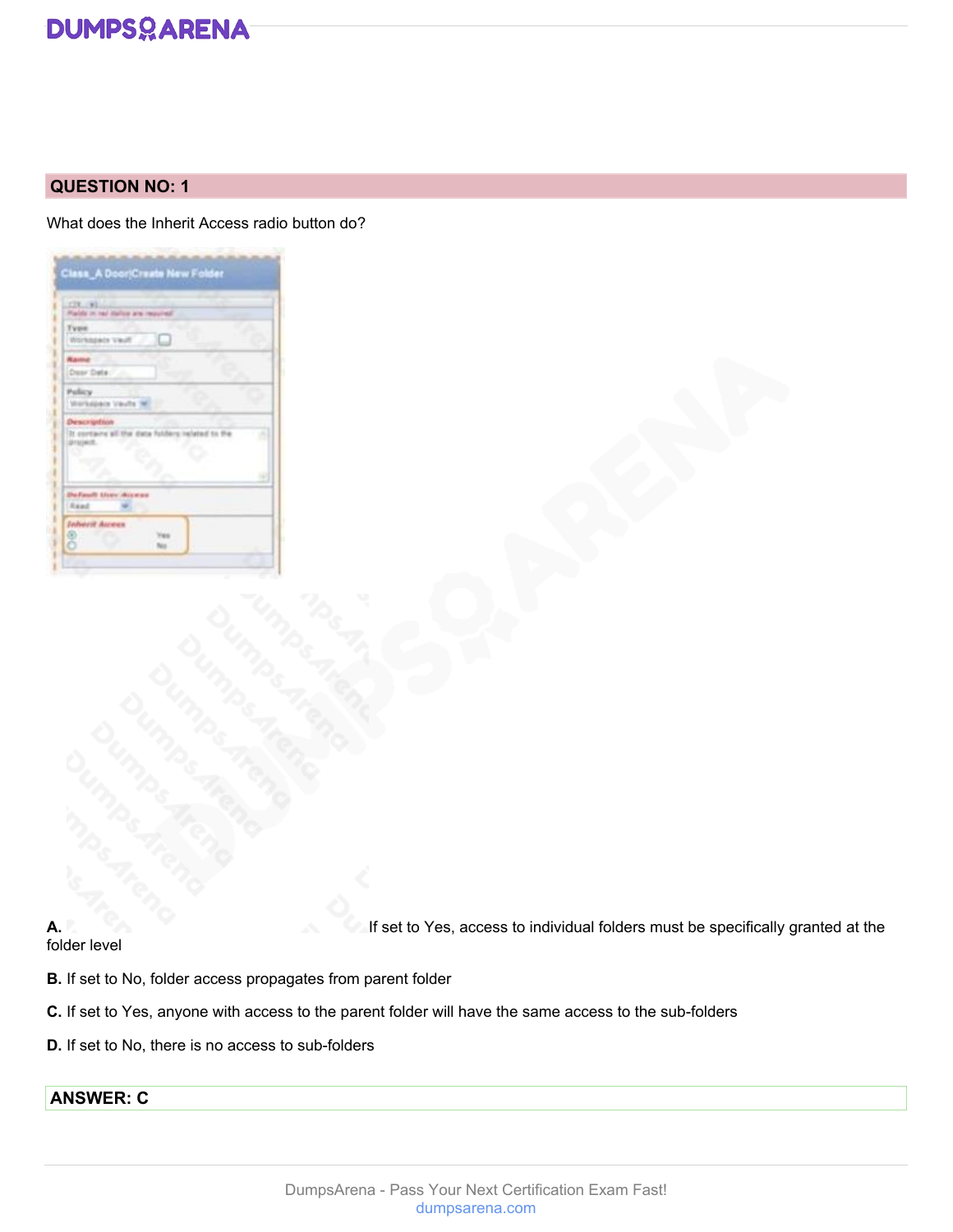# **QUESTION NO: 2**

| dfsdfdf: Financials                                            |  |  |                                                                                                |  |
|----------------------------------------------------------------|--|--|------------------------------------------------------------------------------------------------|--|
| Actions $\bullet$ $\overline{P}$ $\overline{Q}$ $\overline{Q}$ |  |  |                                                                                                |  |
|                                                                |  |  | Planned Cost Actual Cost Planned Benefit Actual Benefit Planned Net Benefit Actual Net Benefit |  |
|                                                                |  |  |                                                                                                |  |

Business goals are objectives that are satisfied by a:

- **A.** Project
- **B.** Program
- **C.** Task
- **D.** Route

# **ANSWER: A**

# **QUESTION NO: 3**

In the image below what is "Line #1" indicating?

| 蝉     |                        |            |               |                                                 | Line #1                                       |
|-------|------------------------|------------|---------------|-------------------------------------------------|-----------------------------------------------|
| Gantt | Name                   | <b>WBS</b> | <b>State</b>  | Assignee                                        | Jun 27, 2010<br>Jun 20, 20<br>WIT F<br>M<br>M |
| B     | Program Cent           |            | <b>Active</b> |                                                 |                                               |
| $\Xi$ | Design Ph <sup>1</sup> |            | Active        | Test InstructionalDesigner                      | –                                             |
|       | Resea 1.1              |            | Active        | Test InstructionalDesigner, Test DesignEngineer |                                               |
|       | Create 1.2             |            | Assign        | Test InstructionalDesigner                      |                                               |
| B     | Developm <sup>2</sup>  |            | Assign        | Test InstructionalDesigner                      |                                               |
|       | Create <sub>2.1</sub>  |            | Assign        | Test InstructionalDesigner                      |                                               |
|       | Approv 22              |            | Assign        | <b>Test ProjectLead</b>                         |                                               |
|       | Create 2.3             |            | Assign        | <b>Test InstructionalDesigner</b>               |                                               |
|       | Create <sub>2.4</sub>  |            | Assign        | <b>Test Trainer</b>                             |                                               |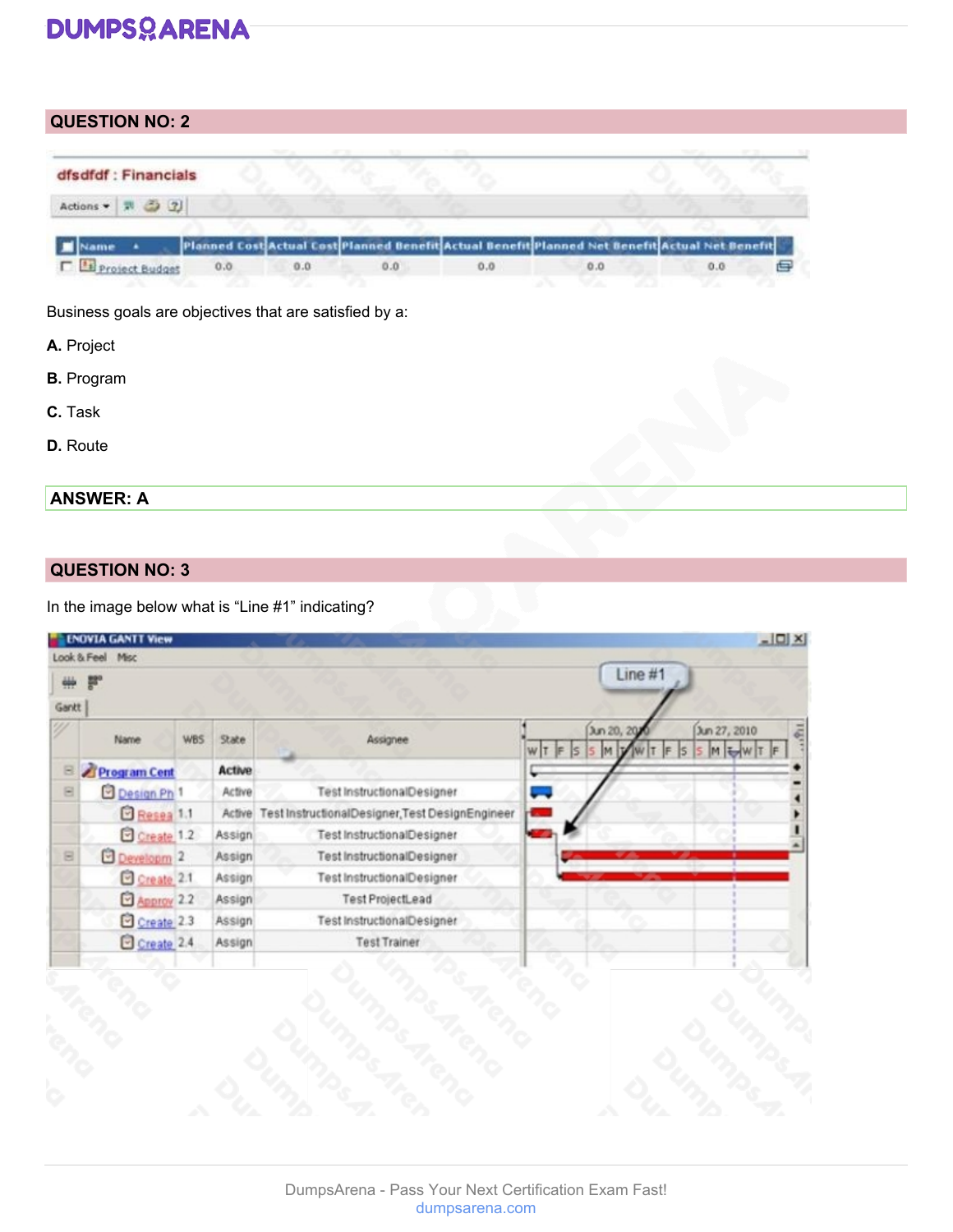- **A.** Risk
- **B.** Dependency
- **C.** Current Time
- **D.** Issue

### **ANSWER: B**

# **QUESTION NO: 4**

| <b>Chelmsford Projects: Work Breakdown Structure</b> |   |                          |               |              |                                  |              |           |                                               |  |  |
|------------------------------------------------------|---|--------------------------|---------------|--------------|----------------------------------|--------------|-----------|-----------------------------------------------|--|--|
| Actions " Edit " Mode Expand                         |   |                          |               |              | level(s) D - D - Wew - B 別 ③ 田 2 |              |           |                                               |  |  |
| Mass Update                                          |   |                          |               |              |                                  |              |           | Apply C Reset                                 |  |  |
| Task Name                                            |   |                          | Id WBS Task T | <b>State</b> |                                  |              |           | Estimated Di Dependen: Task Req. Project Role |  |  |
| <b>EDD</b> Chelmsford Projects                       |   |                          | Gject Templ   | Active       | 120.0 d                          |              |           |                                               |  |  |
| <b>E→□□ ● Design</b>                                 |   |                          | Phase         | Create       | 20.0 d                           |              | Mandatory | Design Engineer                               |  |  |
| <b>E→□□ Development</b>                              |   |                          | Phase         |              | Create 120.0 d                   | $1:FS + 0.0$ | Mardatory | Core Team Member                              |  |  |
| <b>B+00 Testing</b>                                  | 3 | $\overline{\phantom{a}}$ | Phase         | Create       | 35.0 d                           | $2:FS + 0.0$ | Mandatory | Core Team Member                              |  |  |
| <b>E→□□ O</b> Release D                              |   |                          | Gate          | Create       | 1.0 d                            |              | Optional  | Program Manager                               |  |  |
| B→□□ Release                                         | 4 |                          | Phase         | Create 1.0 d |                                  | $3:FS + 0.0$ | Mardatory | Program Manager                               |  |  |
| -DO O Release D 5                                    |   | 4-1 Gote                 |               | Greate 4.0-d |                                  |              | Getenal   | Program-Nanager                               |  |  |
|                                                      | 3 |                          |               |              |                                  |              |           |                                               |  |  |

- **A.** Task was added using the Paste option in the edit menu
- **B.** Task was modified using the Actions menu
- **C.** One or more vales in the task were changed
- **D.** Task was moved from another location in the structure for the same parent

### **ANSWER: A**

# **QUESTION NO: 5**

You have a 2 day fixed task with these dates: Start: Thur Jul 24, 2003 End: Fri Jul 25, 2003, you have a 2 day dependent fixed task that is set for SF-1.0 d then the dependent task will have this:

- **A.** Estimated Start Date Fri Jul 25, 2003 And this Estimated Finish Date Mon Jul 28, 2003
- **B.** Estimated Start Date Wed Jul 23, 2003 And this Estimated Finish Date Thur Jul 24, 2003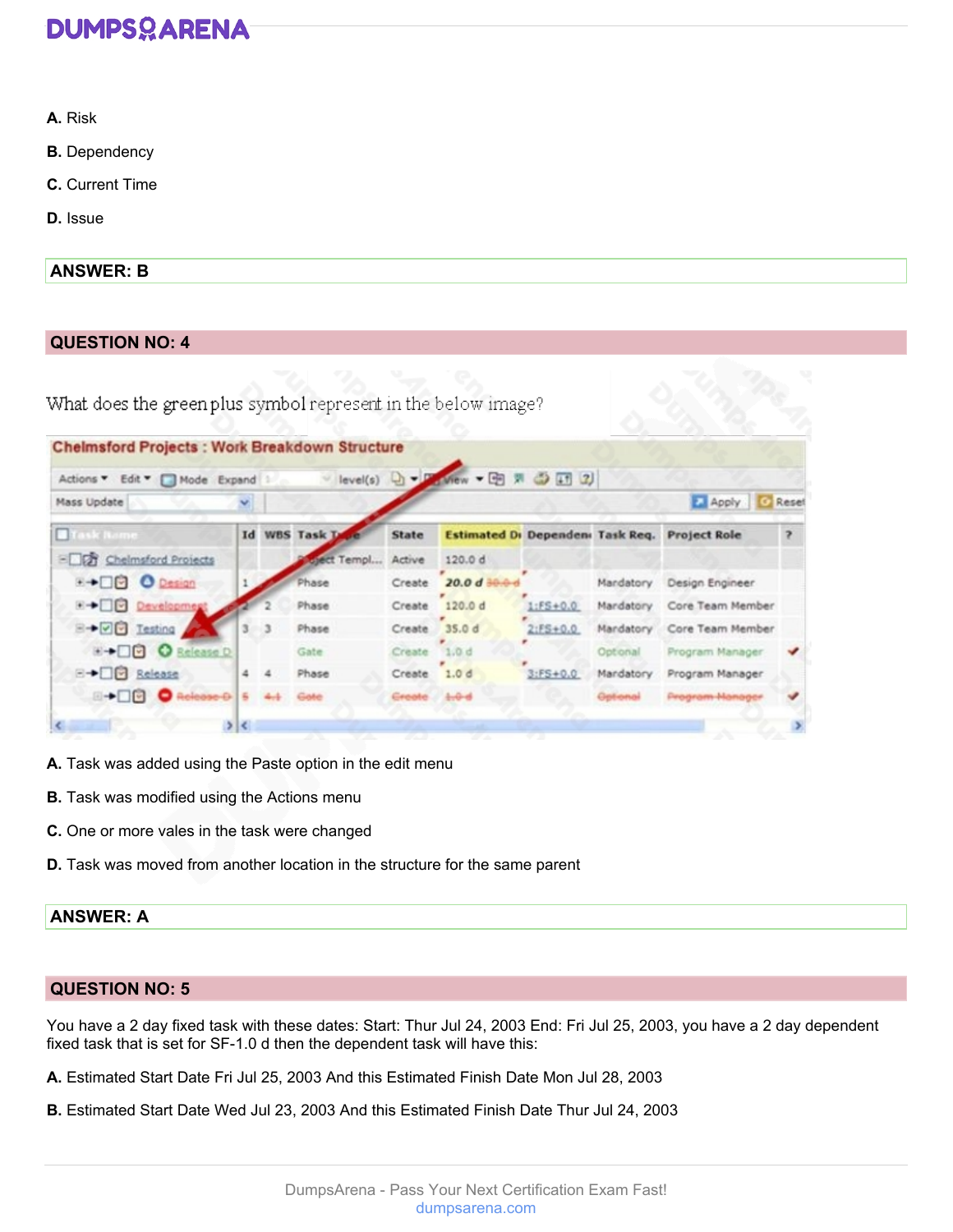- **C.** Estimated Start Date Tues Jul 22, 2003 And this Estimated Finish Date Wed Jul 23, 2003
- **D.** Estimated Start Date Tues Jul 29, 2003And this Estimated Finish Date Wed Jul 30, 2003

# **ANSWER: C**

## **QUESTION NO: 6**

Risks CANNOT be created for:

- **A.** Projects
- **B.** Project Concepts
- **C.** Project Templates
- **D.** WBS Tasks

# **ANSWER: C**

# **QUESTION NO: 7**

What support information can you attach to Assessments?

- **A.** Only Existing Documents that have been checked in
- **B.** Any WBS structure
- **C.** Any supported Document type
- **D.** No files can be attached to Assessments

# **ANSWER: C**

### **QUESTION NO: 8**

The Risk name is:

- **A.** created automatically by the system
- **B.** contains the name of the project and the associated task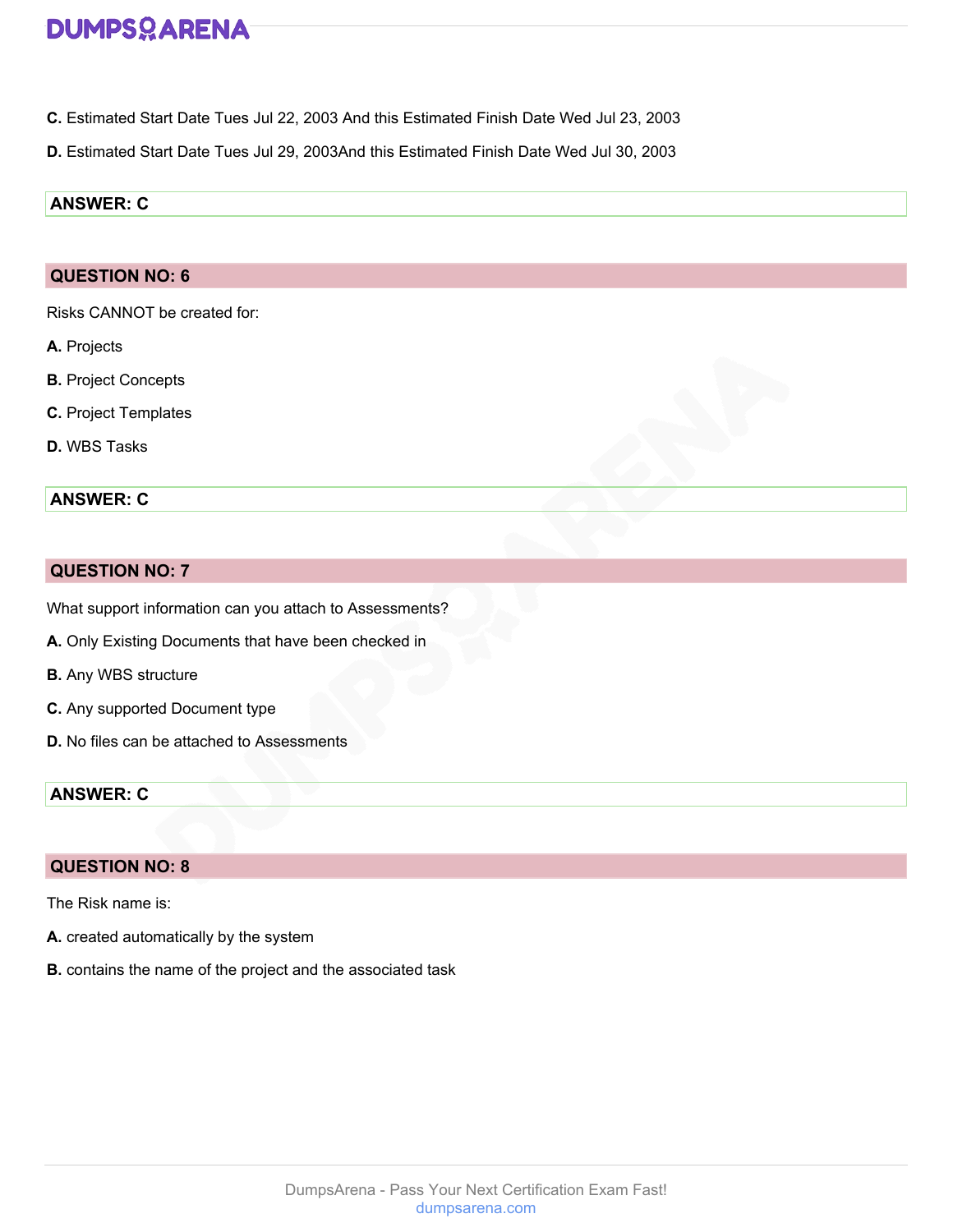

# **ANSWER: A**

# **QUESTION NO: 9**

If Auto Stop on Rejection is set to Deferred, the route will stop:

**A.** immediately on a task rejected

- **B.** after all tasks in the route are processed
- **C.** after all tasks at the current level are completed or rejected
- **D.** after the next task is completed

# **ANSWER: C**

# **QUESTION NO: 10**

Your project has a task called Create Student Guide (Task #3) which CANNOT start until Review Course Outline (Task #2) finishes. What is the correct dependency code?

- **A.** 2:FS on Create Student Guide
- **B.** 2:SF on Create Student Guide